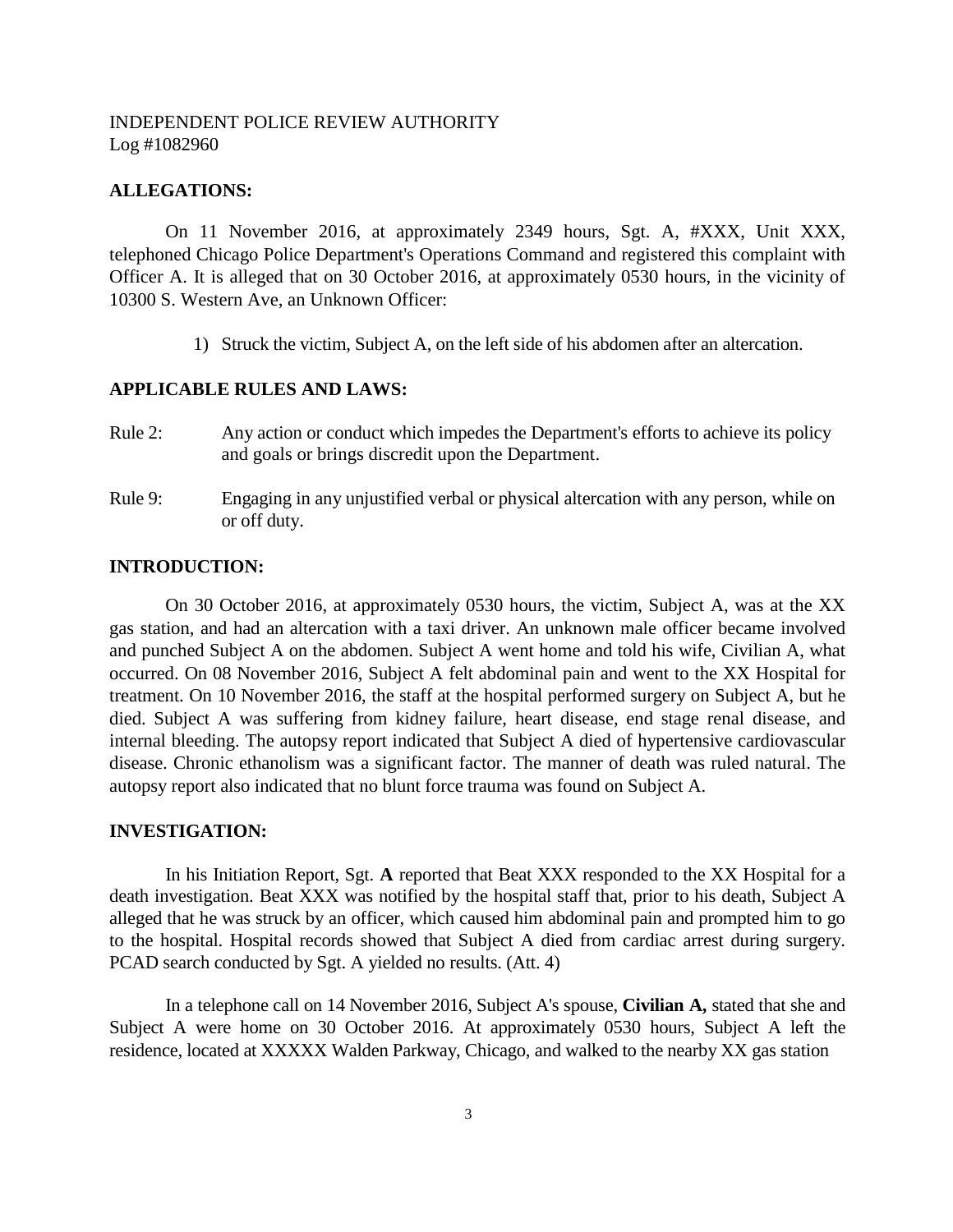# INDEPENDENT POLICE REVIEW AUTHORITY Log #1082960

at XXXXX S. Western Avenue to get some gas for their vehicle. Civilian A stated that when Subject A returned, he told her that he was involved in a verbal altercation with an unknown taxi driver, and that unknown police officers responded. One of the officers punched Subject A on the abdomen and threw him into the back of a squad car. The officers drove Subject A somewhere between  $95<sup>th</sup>$  and  $97<sup>th</sup>$  Street and Kedzie Avenue. Subject A then took a bus home. Civilian A stated two days later, Subject A complained of stomach pain. A few days later, Subject A went to the XX Hospital, where they determined that he had internal bleeding. On 10 November 2016, the staff performed surgery on Subject A, but he died of complications. Subject A suffered from kidney and heart diseases and was a dialysis patient. The staff told Civilian A that Subject A died of natural causes. (Att. 14)

The **Original Case Incident Report** indicated that on 10 November 2016, at approximately 1416 hours, officers assigned to Beat XXXX responded to the XX Hospital for a death investigation report. Upon arrival, the officers were informed that Subject A checked himself in on 08 November 2016 complaining of abdominal pain. On 10 November 2016, during a surgical procedure, Subject A went into cardiac arrest. The cause of death was heart failure, hypoxia and internal bleeding. Subject A had a history of heart failure. (Att. 5)

**Medical Records** from the XX Hospital for Subject A indicated that he was admitted on 08 November 2016, at 2131 hours. The staff notes indicated that Subject A was admitted for unstable gastrointestinal bleeding from multiple possible sources and for abdominal pain after being punched in the stomach by a police officer on 30 October 2016. Subject A was admitted to the MICU and supported with blood products overnight. Subject A underwent upper GI endoscopy for further evaluation and experienced PEA cardiac arrest during the procedure. ACLS was performed for over an hour without success. Subject A was not a candidate for advanced options, rues, or ecmo. Subject A suffered from end stage heart failure, and end stage renal disease with hemodialysis. (Att. 7)

A **canvass** and a visit to the XX gas station were conducted **but** no witnesses were found. (Att. 13)

**GPS** reports were obtained **but** they did not yield any results relevant to this investigation. (Att. 8)

A recording from **POD #7056** was obtained for 30 October 2016, from 0430 hours to 0630 hours, but it did not depict any activity relevant to this investigation. (Att. 20)

Recordings from the **City of Chicago Department of Transportation Speed Cameras #154 & 165** were obtained for 30 October 2016, from 0450 hours to 0900 hours, but did not depict any activity relevant to this investigation. (Att. 22)